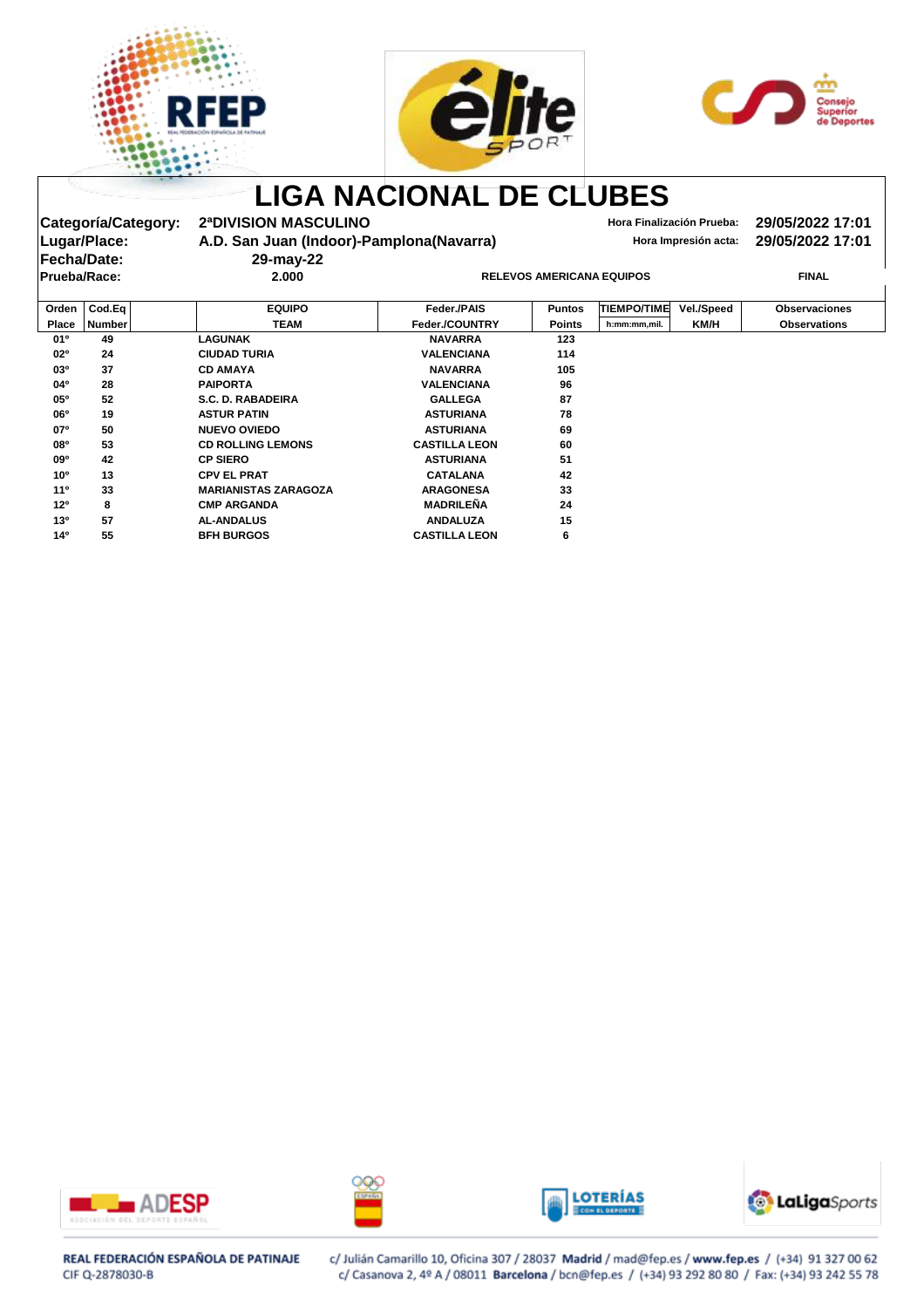





**LIGA NACIONAL DE CLUBES**

**Fecha/Date: 29-may.-22**

**Categoría/Category: 2ªDIVISION MASCULINO Hora Finalización Prueba: 29/05/2022 17:01 A.D. San Juan (Indoor)-Pamplona(Navarra)** *praimpresión acta:* **29/05/2022 17:01** 

**Prueba/Race: 2000 RELEVOS AMERICANA EQUIPOS FINAL**

|                 | Orden Cod.Eq. | <b>PATINADOR/A</b>                                           | <b>EQUIPO</b>                          | Feder./PAIS          | <b>Puntos</b> | <b>TIEMPO/TIME</b> | Vel./Speed | <b>Observaciones</b> |
|-----------------|---------------|--------------------------------------------------------------|----------------------------------------|----------------------|---------------|--------------------|------------|----------------------|
|                 | Orden Team C. | <b>Skater</b>                                                | <b>TEAM</b>                            | Feder./COUNTRY       | <b>Points</b> | h:mm:mm,mil.       | KM/H       | <b>Observations</b>  |
| 1 <sup>°</sup>  | 132           | <b>CASANIELLAS NUIN, ASIER</b>                               | <b>LAGUNAK</b>                         | <b>NAVARRA</b>       | 30,75         |                    |            |                      |
| 1 <sup>°</sup>  | 135           | NAVARRO FERNÁNDEZ, BORJA                                     | <b>LAGUNAK</b>                         | <b>NAVARRA</b>       | 30,75         |                    |            |                      |
| 1 <sup>°</sup>  | 136           | PERALES ULLIBARRI, ASIER                                     | <b>LAGUNAK</b>                         | <b>NAVARRA</b>       | 30,75         |                    |            |                      |
| 1 <sup>°</sup>  | 138           | <b>VILLALOBOS HERNAZ, UNAI</b>                               | <b>LAGUNAK</b>                         | <b>NAVARRA</b>       | 30,75         |                    |            |                      |
| 2 <sup>o</sup>  | 139           | <b>ESCRIHUELA CLEMENTE, MARC</b>                             | <b>CIUDAD TURIA</b>                    | <b>VALENCIANA</b>    | 57            |                    |            |                      |
| 2 <sup>o</sup>  | 140           | FERNANDEZ CANTERO, JORGE                                     | <b>CIUDAD TURIA</b>                    | <b>VALENCIANA</b>    | 57            |                    |            |                      |
| 3 <sup>o</sup>  | 158           | <b>AYALA DE LUIS, UNAX</b>                                   | <b>CD AMAYA</b>                        | <b>NAVARRA</b>       | 26,25         |                    |            |                      |
| 3 <sup>o</sup>  | 162           | GOMEZ DE SEGURA MARRACO, DA CD AMAYA                         |                                        | <b>NAVARRA</b>       | 26,25         |                    |            |                      |
| 3º              | 164           | LARA, UNAI                                                   | <b>CD AMAYA</b>                        | <b>NAVARRA</b>       | 26,25         |                    |            |                      |
| 3º              | 167           | <b>VALLE GONI, ASIER</b>                                     | <b>CD AMAYA</b>                        | <b>NAVARRA</b>       | 26,25         |                    |            |                      |
| 4º              | 174           | <b>CORTES JUMILLA, JAVIER</b>                                | <b>PAIPORTA</b>                        | <b>VALENCIANA</b>    | 32            |                    |            |                      |
| 4º              | 175           | PONS MAESTRE, PASQUAL                                        | <b>PAIPORTA</b>                        | <b>VALENCIANA</b>    | 32            |                    |            |                      |
| 4º              | 176           | REDONDO CIUDAD, ÓSCAR                                        | <b>PAIPORTA</b>                        | <b>VALENCIANA</b>    | 32            |                    |            |                      |
| 5º              | 155           | SUÁREZ HERRERO, ADRIÁN                                       | S.C. D. RABADEIRA                      | <b>GALLEGA</b>       | 29            |                    |            |                      |
| 5º              | 156           | TAIBO GONZÁLEZ, MANUEL                                       | S.C. D. RABADEIRA                      | <b>GALLEGA</b>       | 29            |                    |            |                      |
| 5º              | 157           | <b>VICOS DEUS, JAVIER</b>                                    | S.C. D. RABADEIRA                      | <b>GALLEGA</b>       | 29            |                    |            |                      |
| 6º              | 128           | <b>BEDIA JURADO, ADRIAN</b>                                  | <b>ASTUR PATIN</b>                     | <b>ASTURIANA</b>     | 26            |                    |            |                      |
| 6º              | 130           | IVAN BARAGAÑO, YAGO                                          | <b>ASTUR PATIN</b>                     | <b>ASTURIANA</b>     | 26            |                    |            |                      |
| 6º              | 131           | <b>RODRIGUEZ SUAREZ, NICOLAS</b>                             | <b>ASTUR PATIN</b>                     | <b>ASTURIANA</b>     | 26            |                    |            |                      |
| 7º              | 148           | <b>BARREIRO MIGUEL, SALVADOR</b>                             | <b>NUEVO OVIEDO</b>                    | <b>ASTURIANA</b>     | 23            |                    |            |                      |
| 7º              | 149           | <b>GARCIA RODRIGUEZ, SANTIAGO</b>                            | <b>NUEVO OVIEDO</b>                    | <b>ASTURIANA</b>     | 23            |                    |            |                      |
| 7º              | 150           | <b>MIGUELEZ MARTINEZ, JOSE</b>                               | <b>NUEVO OVIEDO</b>                    | <b>ASTURIANA</b>     | 23            |                    |            |                      |
| 8º              | 169           | ALONSO GARCIA, ADRIAN                                        | <b>CD ROLLING LEMONS CASTILLA LEON</b> |                      | 20            |                    |            |                      |
| 8º              | 170           | ALVAREZ NUÑEZ, SERGIO                                        | <b>CD ROLLING LEMONS CASTILLA LEON</b> |                      | 20            |                    |            |                      |
| 8º              | 173           | OROZCO LAYOS, NIVALDO SEBAST CD ROLLING LEMONS CASTILLA LEON |                                        |                      | 20            |                    |            |                      |
| 9º              | 145           | PIENKO BECERRA, NICOLAS                                      | <b>CP SIERO</b>                        | <b>ASTURIANA</b>     | 17            |                    |            |                      |
| 9º              | 146           | <b>SUAREZ ARGUELLES, MIGUEL</b>                              | <b>CP SIERO</b>                        | <b>ASTURIANA</b>     | 17            |                    |            |                      |
| 9º              | 147           | <b>VEGA FERNANDEZ, JORGE</b>                                 | <b>CP SIERO</b>                        | <b>ASTURIANA</b>     | 17            |                    |            |                      |
| 10 <sup>°</sup> | 187           | <b>ALVAREZ FERNANDEZ, SERGI</b>                              | <b>CPV EL PRAT</b>                     | <b>CATALANA</b>      | 14            |                    |            |                      |
| 10 <sup>°</sup> | 191           | DIAZ LOPEZ, DAYAN                                            | <b>CPV EL PRAT</b>                     | <b>CATALANA</b>      | 14            |                    |            |                      |
| 10 <sup>°</sup> | 195           | <b>SANCHEZ PIQUERO, DANIEL</b>                               | <b>CPV EL PRAT</b>                     | <b>CATALANA</b>      | 14            |                    |            |                      |
| $11^{\circ}$    | 179           | <b>GALVE PEREZ, CARLOS</b>                                   | <b>MARIANISTAS ZARAG(ARAGONESA</b>     |                      | 11            |                    |            |                      |
| $11^{\circ}$    | 181           | <b>LAIGLESIA BEAMONDE, DANIEL</b>                            | <b>MARIANISTAS ZARAG( ARAGONESA</b>    |                      | 11            |                    |            |                      |
| 11 <sup>°</sup> | 182           | <b>OTIN FERIGAN, ENOC</b>                                    | <b>MARIANISTAS ZARAG( ARAGONESA</b>    |                      | 11            |                    |            |                      |
| 12 <sup>°</sup> | 184           | <b>ESCUDERO RUBIO, IKER</b>                                  | <b>CMP ARGANDA</b>                     | <b>MADRILEÑA</b>     | 8             |                    |            |                      |
| $12^{\circ}$    | 185           | <b>GIRIGAN, ROBERT ADRIAN</b>                                | <b>CMP ARGANDA</b>                     | <b>MADRILEÑA</b>     | 8             |                    |            |                      |
| 12 <sup>°</sup> | 186           | <b>MARTINEZ RICOTE, DANIEL</b>                               | <b>CMP ARGANDA</b>                     | <b>MADRILEÑA</b>     | 8             |                    |            |                      |
| 13 <sup>°</sup> | 200           | DE LA CRUZ PÉREZ, CHRISTIAN                                  | <b>AL-ANDALUS</b>                      | <b>ANDALUZA</b>      | 5             |                    |            |                      |
| 13 <sup>°</sup> | 201           | FERNÁNDEZ GARCÍA, ALEJANDRO AL-ANDALUS                       |                                        | <b>ANDALUZA</b>      | 5             |                    |            |                      |
| 13 <sup>°</sup> | 203           | MUÑOZ ALCÁNTARA, DANIEL                                      | <b>AL-ANDALUS</b>                      | <b>ANDALUZA</b>      | 5             |                    |            |                      |
| 14 <sup>°</sup> | 196           | <b>BOLLOQUE GONZALEZ, JAVIER</b>                             | <b>BFH BURGOS</b>                      | <b>CASTILLA LEON</b> | 1,5           |                    |            |                      |
| 14 <sup>°</sup> | 197           | CALVO VILLANUEVA, ALVARO                                     | <b>BFH BURGOS</b>                      | <b>CASTILLA LEON</b> | 1,5           |                    |            |                      |
| 14º             | 198           | <b>CARCEDO FERNANDEZ, RODRIGO</b>                            | <b>BFH BURGOS</b>                      | <b>CASTILLA LEON</b> | 1,5           |                    |            |                      |
| 14º             | 199           | DOBARCO BONAL, JUAN                                          | <b>BFH BURGOS</b>                      | <b>CASTILLA LEON</b> | 1,5           |                    |            |                      |
|                 |               |                                                              |                                        |                      |               |                    |            |                      |









REAL FEDERACIÓN ESPAÑOLA DE PATINAJE CIF Q-2878030-B

c/ Julián Camarillo 10, Oficina 307 / 28037 Madrid / mad@fep.es / www.fep.es / (+34) 91 327 00 62 c/ Casanova 2, 4º A / 08011 Barcelona / bcn@fep.es / (+34) 93 292 80 80 / Fax: (+34) 93 242 55 78